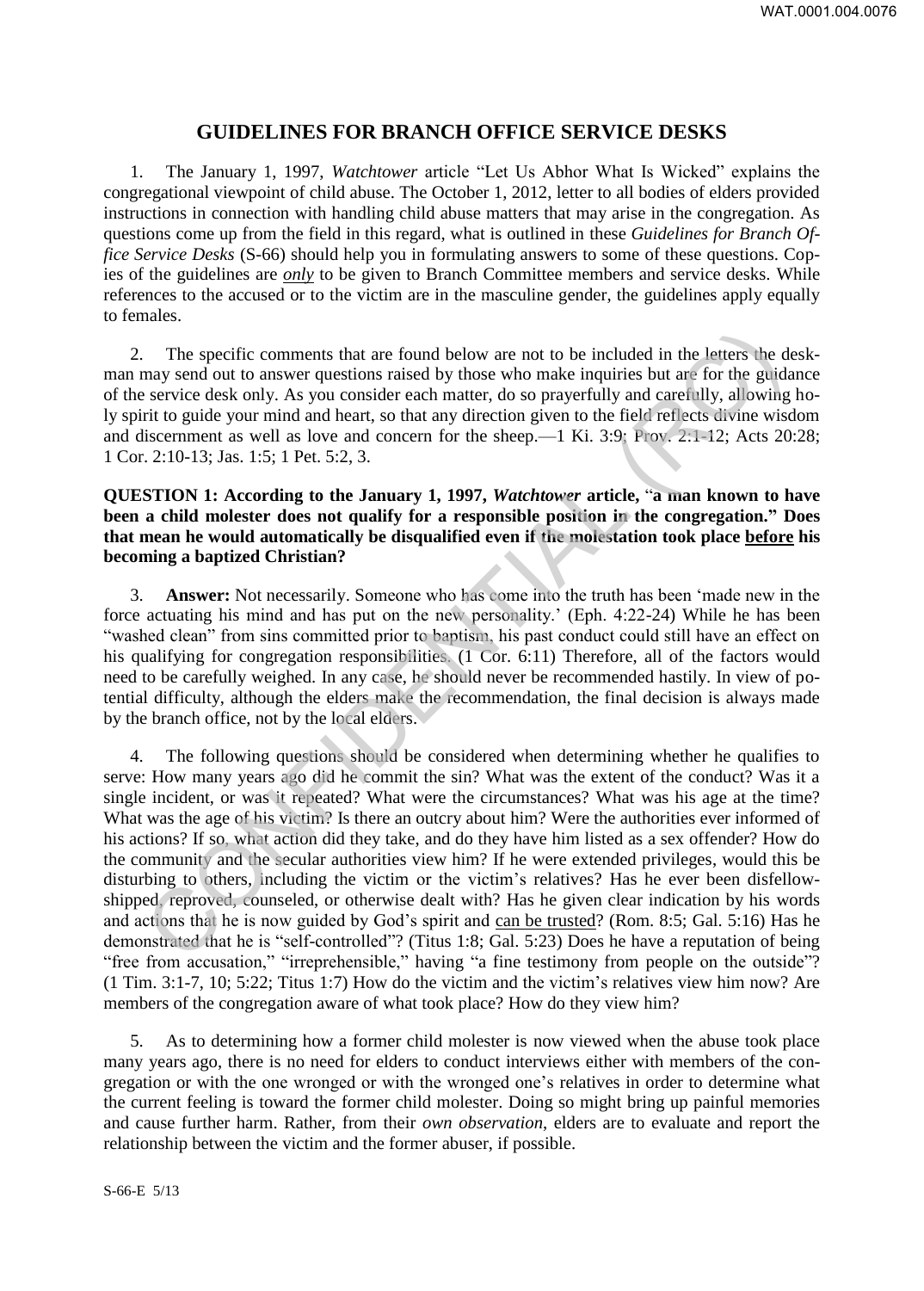6. On the other hand, if the elders believe it is necessary or prudent to approach the victim or the victim's relatives, they should contact the branch office for approval before doing so, providing the reasons why they believe it is necessary to do so. The branch office should consider very carefully how the victim and the victim's family would potentially be affected if they were to be interviewed.

# **QUESTION 2: What if a man who molested a child before getting baptized is already serving in a responsible position? Must he now step aside?**

7. **Answer:** Possibly not, but it depends on the circumstances. The elders should consider the matter and make a recommendation to the branch office.—See the answer to Question 1.

8. **Factors to consider:** As with the previous situation, we believe there may be some circumstances that would enable him to continue serving. The elders would need to consider carefully the same questions and Scriptural principles outlined above. If he has served faithfully in a position of trust for many years, if there is no evidence of repeating his past wrongdoing, if his previous wrongdoing is known only by the responsible brothers, if the congregation has respect for him, if there is no outcry, and if everything else points to his currently enjoying Jehovah's blessing, we believe the branch office could allow him to retain his congregation privilege. Such a case would be decided on an individual basis.

# **QUESTION 3: If a man molested a child many years ago after getting baptized, could he retain his privilege of service? If so, under what circumstances could he continue to serve? Is there a certain amount of time that must have passed?**

9. **Answer:** It is possible for him to retain his privilege. The elders should carefully consider the matter and provide full details in making a recommendation to the branch office. (See the answer to Question 1.) The following example illustrates under what circumstances a man might continue to serve: A Christian may have sexually molested a child many years ago, perhaps even several decades. The matter was handled at that time by the congregation. Since that time, he has had an exemplary record of theocratic service and has been serving faithfully. He has not repeated the sin, he has gone on record before Jehovah and the elders that there have been no other incidents of child abuse, and there is no evidence that he is a threat to children. Over many years he has performed "works that befit repentance." (Acts 26:20) In every respect, he has demonstrated himself to be chaste in conduct. All indications point to his having Jehovah's blessing. Given these circumstances and the fact that no present questions are being raised about his qualifications and there is no cry for his removal, we believe that he might continue to serve. Of course, each situation would be judged individually. rand make a recommendation to the branch office.—See the answer to Question 1.<br>
Factors to consider: As with the previous situation, we believe there may be some<br>
Factors to consider: As with the previous situation, we be

10. **Factors to consider:** In the case of an individual who has committed child abuse while baptized, if 20 or more years have passed and (1) the brother has built up a faithful record of service, (2) there is no outcry, and (3) everything else points to his currently enjoying Jehovah's blessing, the branch office may decide that a valid basis exists to allow him to continue to serve in a position of trust, if he otherwise qualifies.

11. If a former child molester continues in a position of responsibility—whether the sin occurred before or after baptism—there may be some serious problems if he later molests a child. This could bring great reproach on Jehovah's name, and it could affect the faith and confidence that our brothers have in Jehovah's organization. So the branch office is to consider this matter very carefully, weighing all the potential implications and factors before determining how a former child molester is to be used in the congregation.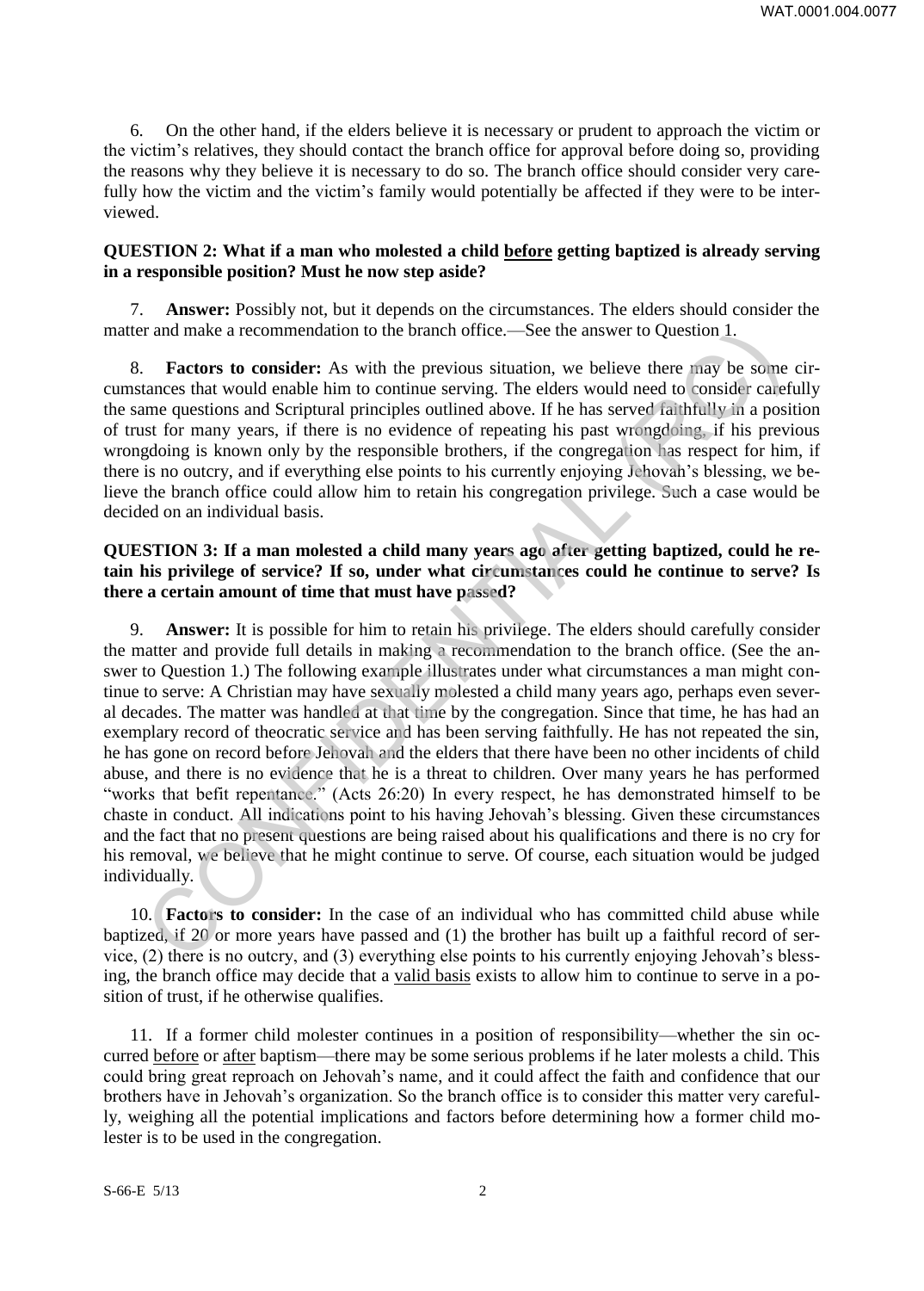### **Question 4: The January 1, 1997,** *Watchtower* **article on page 29 states that "a man known to have been a child molester" does not qualify for congregation privileges. What is meant by "known"?**

12. **Answer:** "A man known to have been a child molester" has reference to the perception of the community and the Christian congregation. It may be one who has sexually abused a minor and who is still viewed negatively by the victim's family, the congregation, or the elders, or it may be one who is viewed by the community or secular authorities as someone who is a sexual abuser of minors, whether the abuse has been established by the congregation or not. Such a man is not "free from accusation" or "irreprehensible." Neither does he have "a fine testimony from people on the outside." (1 Tim. 3:1-7, 10; 5:22; Titus 1:7) In view of his notorious past, people in the community would not respect him, and the brothers may even stumble if he were appointed.

13. **Factors to consider:** The term "known" needs to be qualified. At times, information regarding a man is known only to the elders. The fact that they have knowledge of his past sin should not automatically rule out his serving. There may be unusual circumstances that would indicate this is not necessary. At times, the branch office may determine that a man qualifies for congregation privileges, as he is not considered to be a "known" child molester. He may then move to another congregation. In such cases, the elders would not normally mention anything about his past conduct in the letter of introduction unless the branch office has determined that there is reason to do so.

14. In the case of a man who molested a child in the distant past, the branch office will advise the elders first to use him on a gradual basis *before* appointing him to a position of trust. In this way, he continues to build a record of righteousness, and this will often reveal whether the victim, or perhaps others, has concerns about his having privileges. For example, it may be he can be given duties such as passing microphones, operating sound equipment, and helping with literature or magazines. After the elders have observed him for a while and as he continues to build a commendable record, they may recommend to the branch office that he be allowed to use his home for meetings for field service or be given other special privileges, such as pioneering, offering congregation prayer, or other congregational assignments that require one to be exemplary. As he continues to give evidence of being guided by God's spirit and if there is no apparent outcry, the elders may eventually recommend that he be appointed as a ministerial servant. Le." (1 Tim. 3:1-7, 10; 5:22; Tius 1:7) In view of his <u>notorions</u> past, people in the communion of not respect tim, and the brothers may even with bis incorection, and the communion of a **S**. **Eactors to consider:** The t

# **QUESTION 5: From a congregational standpoint, whom do we regard as "a child molester"?**

15. **Answer:** The February 1, 1997, *Watchtower* "Questions From Readers" quotes *Webster's Ninth New Collegiate Dictionary,* which defines "pedophilia" as "sexual perversion in which children are the preferred sexual object." In referring to the article "Let Us Abhor What Is Wicked," the above-referred-to "Questions From Readers" made the point that "what *The Watchtower* was discussing was a *child's* being made the object of sexual abuse, including fondling, by an *adult."* The January 1, 1997, *Watchtower* also refers to a child molester in the congregation as "a baptized *adult* Christian." The October 1, 2012, letter to all bodies of elders says, "We are referring to situations in which it is established that an adult brother or sister has been guilty of sexually abusing a young child or has been sexually involved with a minor who is approaching adulthood who was not a willing participant." Thus, from a congregational standpoint, "a child molester" refers to an adult.

16. In other words, child sexual abuse occurs when an adult uses a child to gratify his own sexual desires. It may involve what the Bible calls fornication, or *por·nei′a,* which could include manipulation of genitalia, sexual intercourse, and oral or anal sex. Some abusive acts, such as the fondling of breasts, explicitly immoral proposals, showing pornography to a child, voyeurism, and indecent exposure, may amount to what the Bible condemns as brazen conduct. (Gal. 5:19-21; *ks10*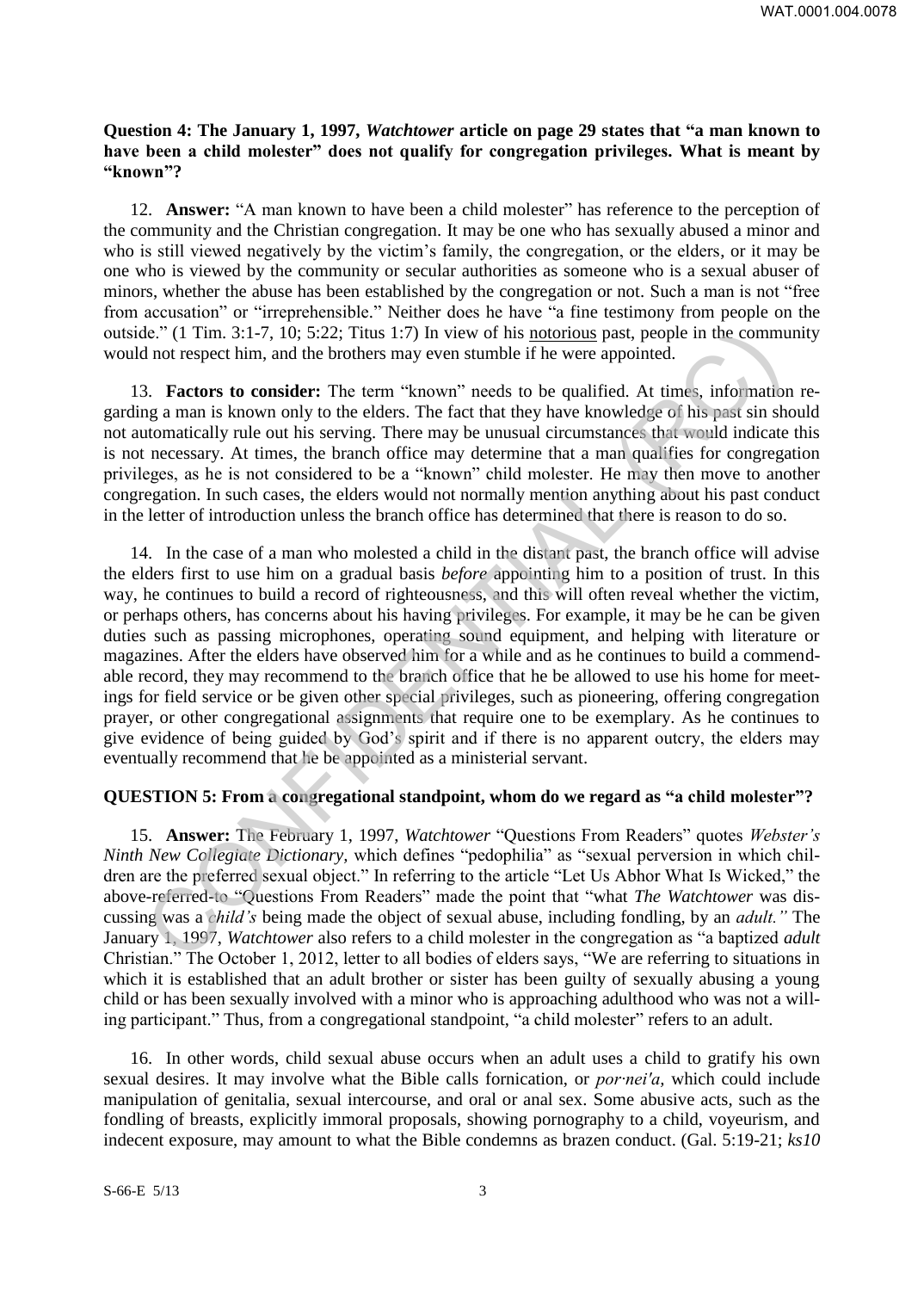chap. 5 par. 10, second bullet point; *g* 10/07 p. 3, ftn.; *g93* 10/8 p. 10, ftn.) Since the adult involves a child in such activities, all of these actions would be considered child sexual abuse.

17. Yet, the level of seriousness is not the same in every case. (For instance, an adult who rapes a child or fondles the genitalia of a child would be much more culpable than someone who showed pornography to a child, even though such an unclean action could escalate.) Thus, the elders handling the matter would have to determine what the adult actually did.

18. **Factors to consider:** At times, the conduct of an individual may not be classified as child abuse from the perspective of the congregation, but from a legal standpoint he may be viewed as guilty of such. If his name appears on some public listing of sex offenders, he may not be considered one who is "free from accusation," "irreprehensible," 'having a fine testimony from people on the outside' and thus not qualify to serve in an appointed position or to be used for even minor privileges while this situation exists. (1 Tim. 3:1-7, 10; 5:22; Titus 1:7) However, this may need to be considered on a case-by-case basis.

19. Viewing child pornography is a serious violation of Jehovah's standards, and any involved in such conduct would need strong counsel and, depending on the frequency and the extent of his viewing, could be subject to judicial action. (See the April 10, 2012, letter to all bodies of elders.) Nonetheless, if the one who views child pornography does not involve anyone else in his actions, this is not considered to be child abuse from a congregational standpoint. Still, the elders should be alert to the conduct of the individual and provide any appropriate Scriptural counsel in connection with his interactions with children.

#### **QUESTION 6: At what age would we regard someone as an adult who could be guilty of child molestation? Is the age of the victim a factor?**

20. **Answer:** The word "adult" is broadly defined, and so we cannot specify a certain age when one becomes an adult. From a legal standpoint, the definition depends on the area in which one lives. For instance, in the United States, one is often viewed as an adult when one is 18 years old. In other countries, the legal age may be defined differently. From a congregational standpoint, the Bible does not indicate a specific calendar age at which time one enters adulthood. Therefore, each case would need to be dealt with on an individual basis.

21. When judging whether an individual is a child molester, you would need to consider the ages of both the "molester" and the "child." As pointed out in the October 1, 2012, letter to all bodies of elders, we are not referring to a situation in which an adult has had sexual relations with a minor who was approaching adulthood and who was a willing participant and who was only a few years younger than the adult. Rather, we are referring to a situation in which it is established that an adult brother or sister has been guilty of sexually abusing a young child or of sexual activity with a minor approaching adulthood who was not a willing participant. So it is important that the ages of both are considered. If some doubt exists as to whether an act constituted child molestation and whether privileges should be revoked, extended, or retained, the elders should refer the matter to the branch office and provide complete details. of such it in siname appears on some public listing of sex otherders, he may not be control.<br>The same appears on some public listing of sex otherders, he may not be controller and thus not qualify to serve in an appointed

22. **Factors to consider:** As already mentioned, the difference in age between the adult and the minor is a key factor. Also, what is the emotional and spiritual maturity of the minor? Has the minor already demonstrated a pattern of immoral behavior? For example, is the minor sexually active? Was the adult dating the minor with the consent of the minor's parents and with a view toward marriage? Or is it apparent that the adult took advantage of the inexperience or immaturity of the minor? Again, each case would need to be evaluated on its own merits, since the age and maturity of the minor play a factor.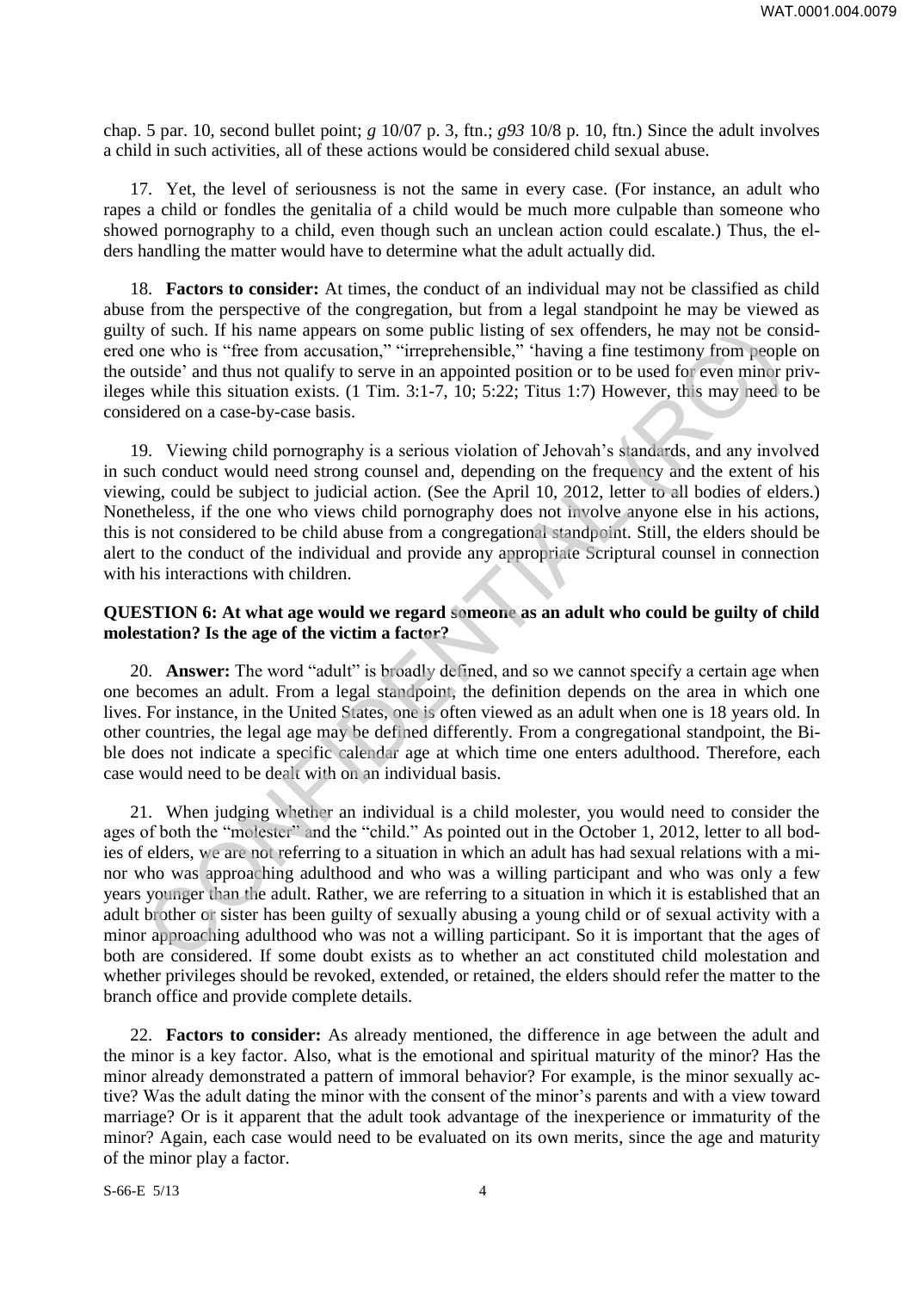23. While minors who have sexual contact with minors are not considered to be child molesters by the congregation, it is still necessary for two elders to call the branch office. Elders should be alert to render spiritual assistance to minors in the presence of their believing parent(s), especially in the case of a minor who was taken advantage of by another minor who was significantly older.— See the October 1, 2012, letter to all bodies of elders, paragraph 18.

### **QUESTION 7: Should the elders ask a man who is reaching out for congregation privileges whether he has ever molested a child?**

24. **Answer:** No. It is not the duty of elders to query an individual about whether he ever molested children. It would also not be appropriate for elders to arrange meetings to explain to brothers reaching out for privileges what is stated in the January 1, 1997, *Watchtower.* The point the elders should have in mind is that they should avoid recommending any "man known to have been a child molester."

25. **Factors to consider:** When the branch office approves a recommendation for one to be a ministerial servant or an elder, we ask two elders to speak with the man before his appointment is announced. They will ask if there is anything in his past or in his personal or family life that would prevent him from being qualified to accept the appointment or if there is any other reason why his appointment should not be announced. If he has never *previously served* as an elder or a ministerial servant, the elders should specifically ask him if he has ever been involved in the past with child sexual molestation. If he confesses to sexually molesting a child in the past, then the S-2 form or S-52 appointment letter is returned to the branch office and the matter is reconsidered.—See the *Shepherding* textbook, chapter 3, paragraphs 12 and 13. churate. It would also not be appropare for electric or acrossor carrenge meetings to expain to brother in evaluation. It was not be a home per section in the set of the set of the set of the set of the set of the set of

# **QUESTION 8: What does page 29 of the January 1, 1997,** *Watchtower* **article mean when it says that "a man known to have been a child molester . . . cannot be a pioneer"?**

26. **Answer:** It means that if the perception of the community or the congregation is that a man is a sexual abuser of minors, he would not qualify as an auxiliary pioneer or as a regular pioneer.

27. **Factors to consider:** An auxiliary pioneer or a regular pioneer is to be "an exemplary publisher." A person guilty of child abuse is not exemplary and would therefore not meet the qualifications of a pioneer. (See the *Organized* book, page 113, paragraph 2.) It is also understood that a known child molester would not qualify as a special pioneer, as a Bethel family member, as an international servant, as a missionary, for the traveling work, or for any similar special full-time service. This would be so even if he is not perceived by the community to be a known child molester. However, if the offense was many years ago, the answers to Questions 1-4 should be considered.

# **QUESTION 9: The January 1, 1997,** *Watchtower* **article says that a known child molester could "have parts in the Theocratic Ministry School and nonteaching parts in the Service Meeting." What might these parts include? What other duties could he handle in the congregation? Are there other restrictions that would apply to him?**

28. **Answer:** Anyone who is a known child molester is not exemplary and so there should not be extended to him any specific responsibility that could be construed as an assigned duty, even though some assignments might be considered minor. He should not be used to handle accounts, literature, magazines, or territories. Nor would he be used as an attendant, a microphone handler, an operator of sound equipment, or as one who represents the congregation in prayer. He would not be used as the reader at the Congregation Bible Study or the *Watchtower* Study or to conduct a meeting for field service. It would be advisable not to use his home for meetings for field service. And he would not qualify to auxiliary pioneer or regular pioneer. Although he could volunteer to assist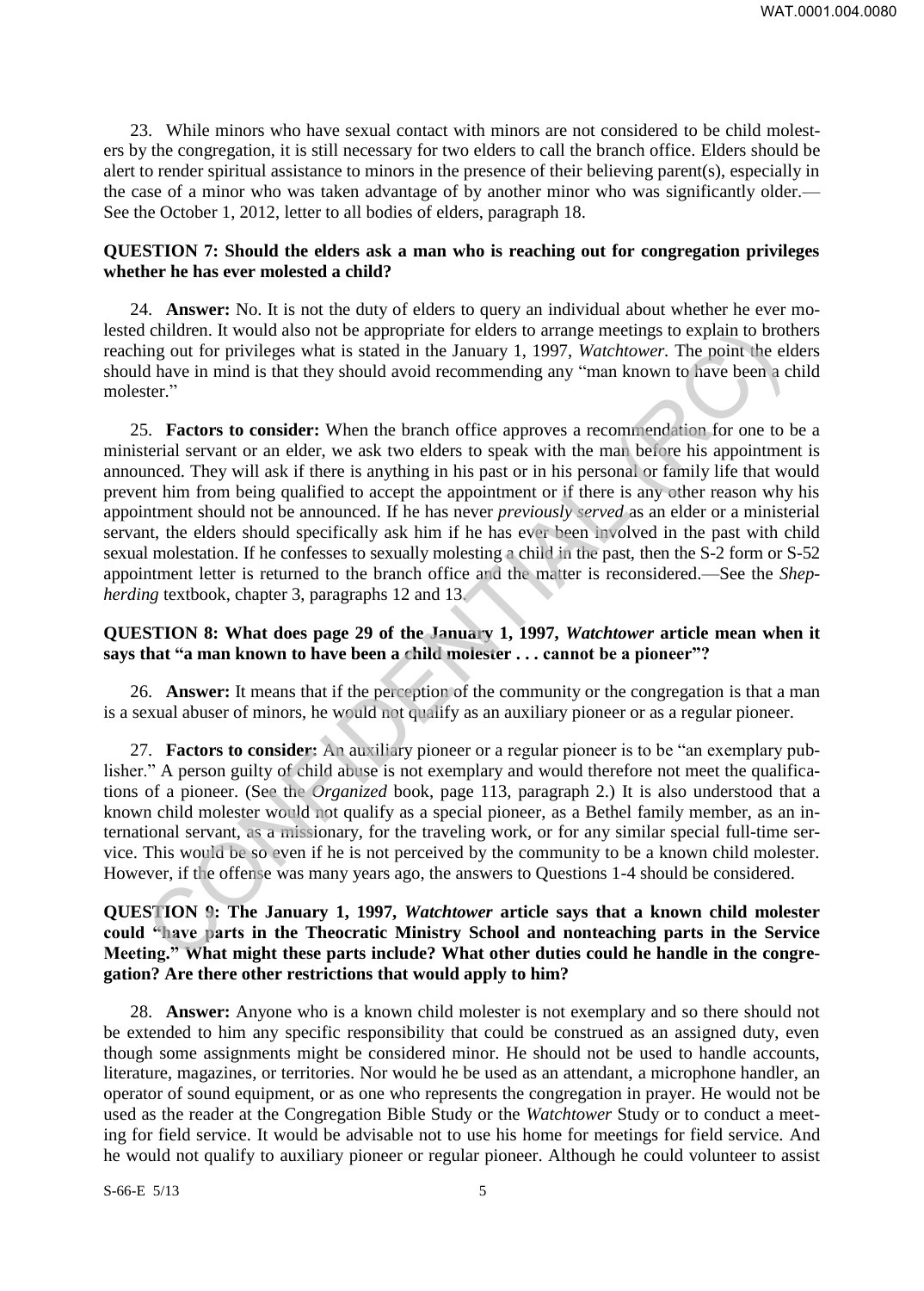with general care of the Kingdom Hall where he attends meetings, he could not be approved to work on other Kingdom Halls or Assembly Halls. He may give student talks on the Theocratic Ministry School and share in nonteaching parts on the Service Meeting, provided that his doing so will not be offensive to those in the congregation who know of his past wrongdoing. In any case, he would not be given a teaching part, one that would normally be assigned to an elder or a capable ministerial servant who has cultivated good speaking ability.

29. He should not be allowed to use the Kingdom Hall for his wedding. Since he is not in good standing, it would be better for him to have the wedding ceremony in another location. Additionally, even after many years have passed, it would not be good to use his home for the meetings for field service since this may be a stumbling block for those who may know of the brother's past.

30. **Factors to consider:** A Service Meeting teaching part would include presenting a talk, conducting an interview, and handling a question-and-answer part. He would not qualify for these. Logically, the expression "nonteaching parts in the Service Meeting" would primarily refer to participating in demonstrations or interviews under the direction of an elder or capable ministerial servant. In the Theocratic Ministry School, he could only be assigned student talks.

#### **QUESTION 10: What procedure does the branch office follow in handling letters of inquiry or reports that a publisher knows of an appointed one who molested a child in the past?**

31. **Answer:** If the inquirer telephones the branch office, the service desk should ask him for the name of the accused person and, if available, the congregation where he attends. If there is an indication that the matter has already been reported to the branch office, the service desk can offer the caller spiritual encouragement and comfort, as needed. If it cannot be determined if the branch office already has a record of the matter, the call taker will listen to the caller's concerns, take note of the allegation, and encourage him to discuss his concerns with his local elders and to ask his elders to call the branch office. If the elders do not call within 24 hours, the branch office will call the elders. If the inquirer writes, an answer could be provided in harmony with the Scriptural principles presented earlier. service since this may be a stumbling block for those who may know of the brother's past.<br>
D. Factors to consider: A Service Meeting teaching part would include presenting a activity, and handling a question-and-answer par

32. **Factors to consider:** It may be that letters will be received from publishers who say they know one who molested a child and who now has a congregation privilege. Some publishers have asked, "What responsibility do I have to report him?" Others have been very angry and have demanded his removal. Letters or calls may be received from elders asking such questions and expressing similar views.

33. The validity of the accusation should be verified to the degree possible. In the case of an elder's calling or writing, he should be informed of any legal responsibility he may have to report the matter to the authorities. Individuals should not be discouraged from reporting matters to the authorities but should be reminded of the need for confidentiality when speaking with others, thus avoiding any charge of slander.

#### **QUESTION 11: What can the congregation elders do to protect children?**

34. **Answer:** The elders should periodically remind parents of the need to review with their children articles in the organization's publications. (You may refer them to pages 170-171 of the book *Learn From the Great Teacher.*) Elders want to be alert to the activity of any who are known to have molested children in the past. As the January 1, 1997, *Watchtower* points out on page 29: "True, not every child molester repeats the sin, *but many do."* An individual who has manifested a weakness in this regard should be sure he is never alone with other people's children. He should refrain from holding them or from displaying other forms of affection for them. He must recognize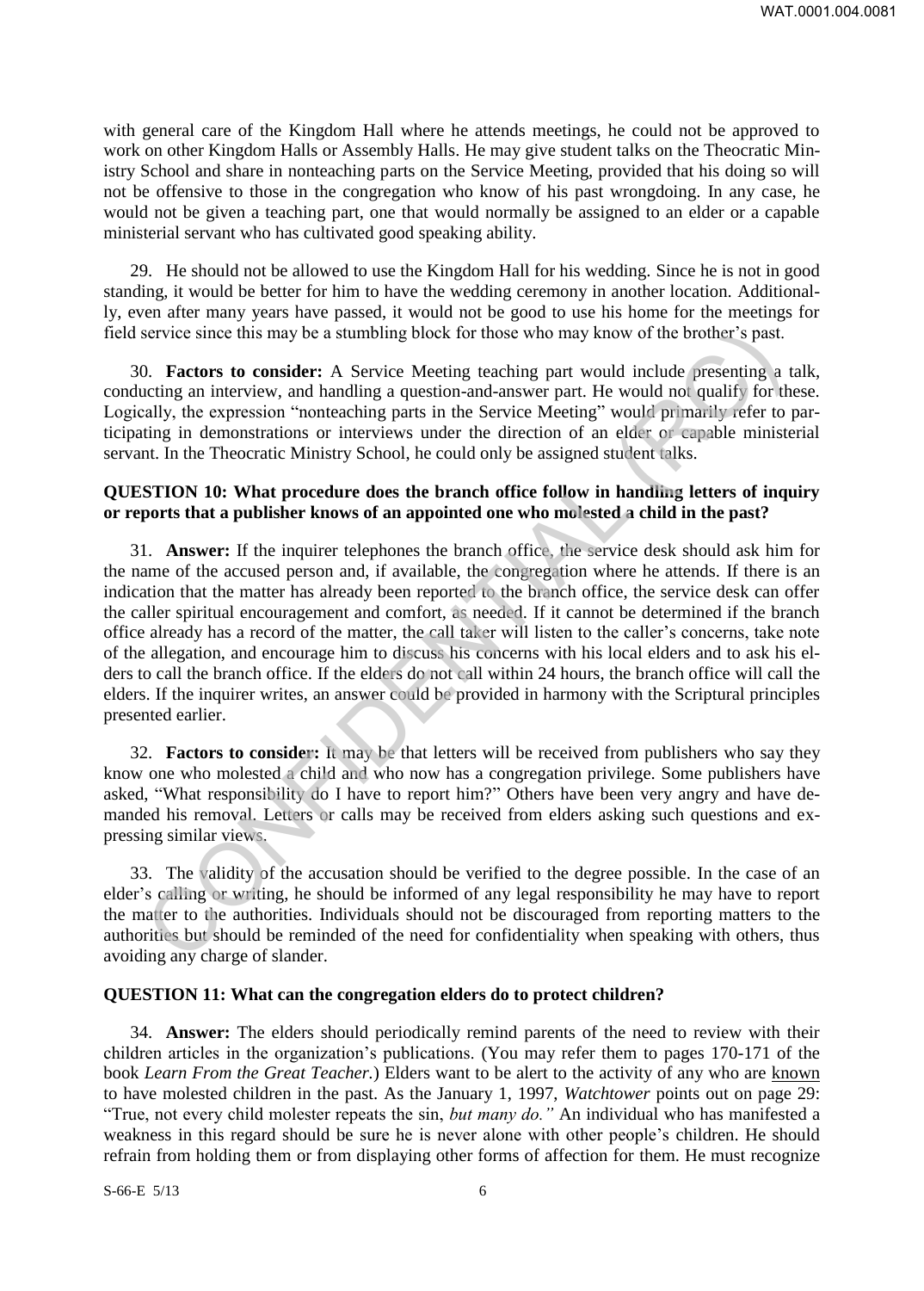that he has had a weakness in this area in the past. The advice at 1 Corinthians 10:12 is wise counsel for one who has shown this kind of weakness. In the spirit of Galatians 6:1, elders should kindly, but firmly, endeavor to readjust any who have had a problem in the past and seem to be showing affection to children or cultivating inappropriate association with such ones. It also would be appropriate for elders to kindly caution any who are doing things that may be a cause for concern to others in the congregation. (l Cor. 10:32) By giving specific, clear, and pointed counsel, elders imitate Jehovah, who gives specific advice to help his servants avoid temptation. (See the March 15, 1970, issue of *The Watchtower,* "Questions From Readers," pages 190-191.) At the same time, the response to this counsel by the former molester would be a basis for the elders to decide if he is determined to "abstain from every form of wickedness" and to clear himself of even any hint of wrongdoing. Does he in every respect demonstrate himself to be chaste?—l Thess. 5:22.

35. When a former child molester (perhaps known only to the elders) begins attending congregation meetings or when a molester is shown mercy and is not disfellowshipped, designated elders should kindly, but frankly, discuss with him what type of actions regarding children he should clearly avoid. This would include not allowing children (other than his own) to spend the night in his home, not cultivating friendships with children, and the like. In addition, ensure that newly appointed elders are aware of his past history of child abuse and any of the restrictions that have been imposed.—See the October 1, 2012, letter to all bodies of elders, paragraph 12.

36. Additionally, a known child molester should be told not to work alone with children in the field ministry. He should always be accompanied by another adult publisher who is in good standing in the congregation. This also applies to working with his own minor children in the field ministry. If he chooses to do so, there still should always be another adult present. This serves to protect any minor who answers the door, the former abuser, and the reputation of the congregation. In some cases, Caesar may place the restriction that a former abuser cannot engage in house-to-house witnessing. (Rom. 13:1-7; Gal. 6:7) The elders could determine whether the restrictions apply to other forms of the field ministry, such as telephone witnessing, witnessing by means of electronic media, or letter writing. If allowed to share in these forms of service, the elders would arrange for him to do so in the company of another qualified adult publisher. gloing. Does he in every respect demonstrate himself to be chaste?—I Thess. 5:22<br>
S. When a former child molester (perhaps known only to the elders) begins attending con<br>
meetings or when a molester is shown mery and is no

37. **Factors to consider:** This direction could apply in several situations, such as when a "known" former child molester begins attending congregation meetings, when a judicial committee determines that a child molester is repentant and will remain a member of the Christian congregation, or when a child molester is disfellowshipped and later cleans up his life and is reinstated.

38. Whenever the elders become aware of a sex offender living in the territory, they are to mark the address on the territory card as a "Do Not Call." Thereafter, two elders should periodically visit the address, perhaps every six months to a year. They will verify whether the sex offender still lives there and give him an opportunity to hear the good news.—See the October 1, 2012, letter to all bodies of elders, paragraph 17.

39. What if a known child molester does not comply with the direction from the elders? Two elders should offer him firm but loving counsel. (Gal. 6:1; 2 Tim. 4:2) If after repeated counsel he continues to disregard the restrictions that have been placed on him, the elders should contact the branch office and explain the situation. The service desk will obtain the answers from the elders to the following questions: How often has the individual been counseled? What has been his response? What is he doing that is raising concern? Why do the elders believe that he lacks self-control and will continue to prey on children? Did the elders present a warning talk to the congregation? Has the body of elders concluded that his actions constitute brazen conduct and merit judicial action? The service desk under the direction of the Branch Committee will carefully examine all of these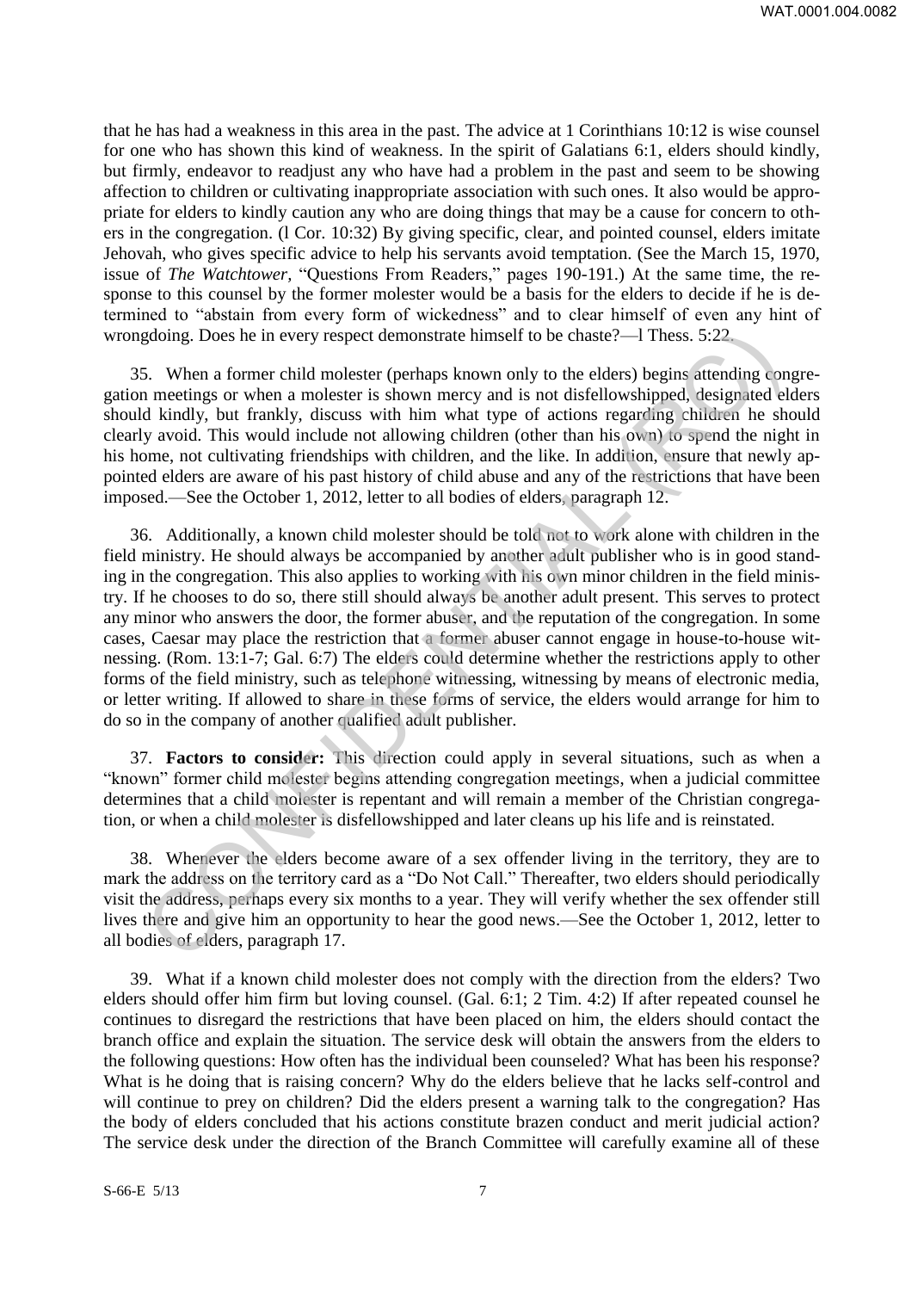factors in order to determine whether the individual should be considered a "predator" and whether the elders can proceed judicially.

40. If the branch office advises the elders to inform the parents of minor children that an individual is a "predator," there is no need for elders to go into all the details with the parents. The elders would simply warn the parents that they should be sure to watch their children at all times when he is present. They should also tell the parents that there is no need for them to speak with others about the matter. The elders will take the lead in making sure that all parents of minor children in the congregation are aware. At the same time, the elders will inform the "known" child molester that the parents will be discreetly informed.

### **QUESTION 12: What should be done if a "known" child molester or one who is considered to be a "predator" moves to another congregation?**

41. **Answer:** The normal procedure of sending a letter to the new congregation should be followed. As outlined in the February 1991 *Our Kingdom Ministry* "Question Box" and in the November 17, 2010, letter to all bodies of elders, our policy is always to send a letter of introduction when a publisher moves to another congregation. While this should be done in every case, it is imperative that this be done when a "known" child molester moves. As indicated in the *Shepherding* textbook, chapter 12, paragraph 20, the Congregation Service Committee, on behalf of the elders, should write to the new congregation's body of elders and outline the publisher's background and what the elders in the former congregation have done to assist him. Any needed cautions should be provided to the new congregation's body of elders. This information is for the use of the elders only and should be kept in the congregation's confidential files. The elders should send a copy of this letter to the branch office in one of the special blue envelopes. If a "known" child molester has moved and information about him has not been sent to the body of elders where he is now serving, then this should be done now. In the case of a "predator," the elders of the congregation where the individual has moved will consult with the branch office to determine what warning should be given to the parents of minor children. **STION 12: What should be done if a "known" child molester or one who is considere<br>
predator" moves to another congregation?**<br>
1. Answer: The normal procedure of sending a letter to the new congregation should be<br>
1. As o

42. If more than 20 years have passed and a former child abuser has a good record in the truth and the branch office decides that he could be appointed to a position of trust—such as an elder, ministerial servant, or regular pioneer—the congregation elders will not have to pass on information regarding the past sin to another congregation's elders.

43. **Factors to consider:** If an individual is disfellowshipped, there is no need to forward his *Congregation's Publisher Record* (S-21) card *or the confidential file* to the congregation where he lives or attends meetings; however, a brief letter should be sent to the body of elders in whose territory he lives to inform them that a disfellowshipped person who was guilty of child abuse lives in their territory and, if known, they can provide the address. A copy of the letter should be sent to the branch office. No detailed information is sent to another congregation until the individual submits a request for reinstatement.—See the *Shepherding* textbook, chapter 10, paragraph 2.

### **QUESTION 13: Should the fiancée or wife of a brother who is restricted because of being guilty of child abuse in the past be informed about his past wrongdoing?**

44. **Answer:** With regard to one who is married, he should note that the *Family Happiness* book says that marriage is based on love and respect. At 1 Corinthians 13:4-7, Paul states that love is "kind" and "does not look for its own interests." Love also "rejoices with the truth." Additionally, page 30, paragraph 8, of the *Family Happiness* book mentions this: "Those who wish to enjoy a happy marriage show respect for their mates by 'keeping an eye, not in personal interest upon just [their] own matters, but also in personal interest upon those of [their mates].' (Philippians 2:4) They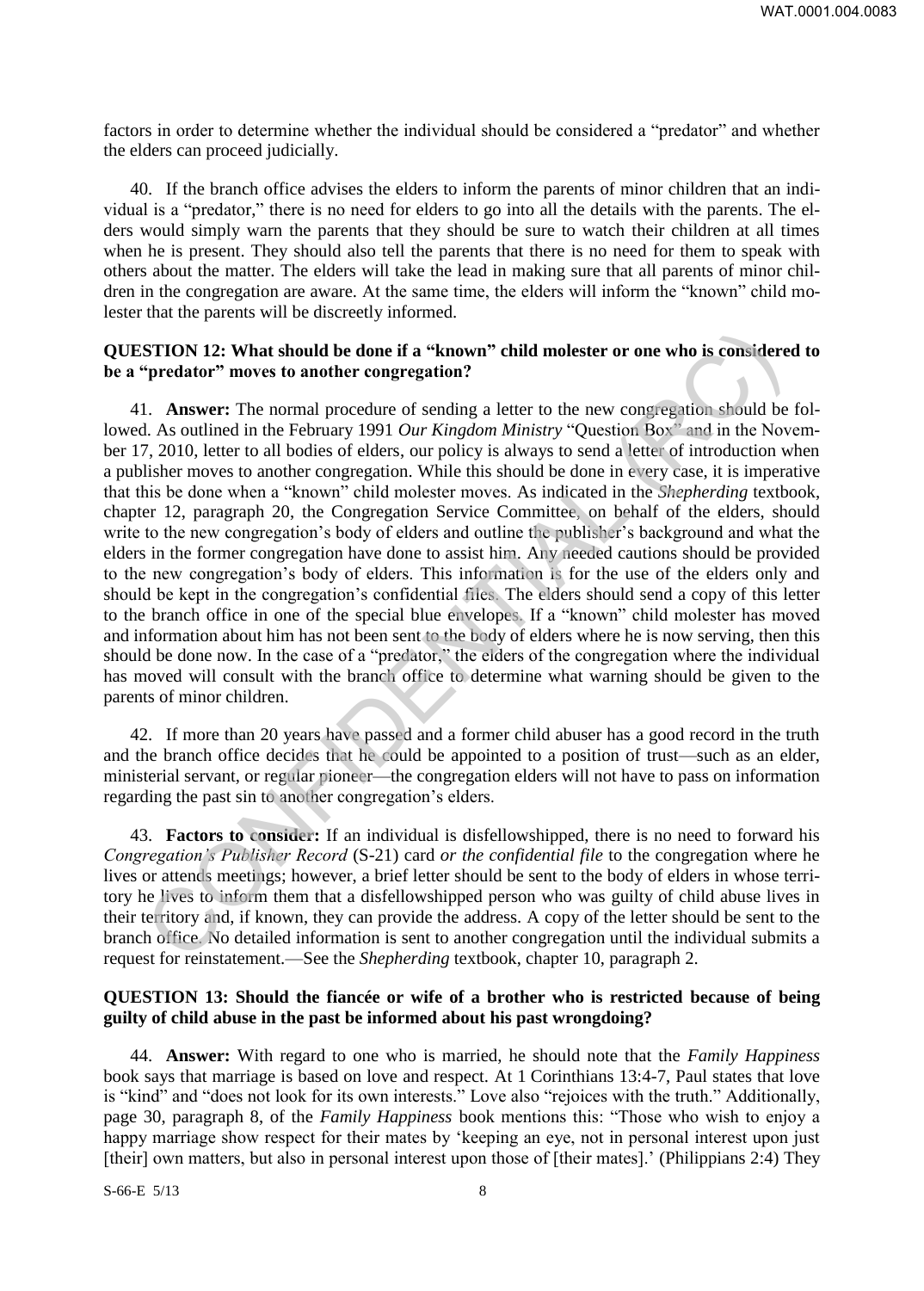do not consider what is good only for themselves—which would be selfish. Instead, they consider what is best also for their mates. Indeed, they give that the priority." Therefore, in the case of a known child abuser who is married, the elders should encourage the former abuser to share this critical information about his past with his wife if he has not already done so. *The same would apply to a brother who is engaged or is contemplating marriage.* Page 25, paragraph 21, of the *Family Happiness* book states: "An honorable courtship also includes honest communication. As your courtship progresses toward marriage, certain matters will need to be discussed openly. Where will you live? Will both of you work secularly? Do you want to have children? Also, it is only fair to reveal things, perhaps in one's past, that could affect the marriage." In view of this, you should alert a former child abuser of the importance of discussing his past abuse with his fiancée before marriage.

45. When inquiries are received from congregations, the elders may be directed to assign two elders to speak with each known child abuser to whom the above direction would apply. The elders may share the references cited above to help him appreciate the importance of complying with this direction. When meeting with the known child abuser, make him aware of the need to communicate this information about his past child abuse to his wife or fiancée. The elders should write, date, and sign a brief confidential memorandum for the former child abuser's file. Thereafter, the elders can discreetly inquire of the wife or fiancée as to whether she was informed about his past abuse. 5. When inquiries are received from congregations, the elders may be directed to assem to speak with each known child abuser to whom the alove direction would apply. The elders when the references cited above to help him

# **QUESTION 14: When should elders interview a young child who is a victim of child abuse?**

46. **Answer:** When the elders call the branch office regarding a child abuse matter, they may ask about the need to interview the victim. In such cases, help the elders to balance the need to investigate with the dangers of inadvertently further traumatizing a young child abuse victim. For example, has the accused already confessed to the wrongdoing? Is there more than one accuser and thereby already sufficient evidence to handle the matter judicially? (Deut. 19:15; John 8:17) In such cases, there is likely no need to interview the young child.

47. If the branch office agrees for the elders to speak with the child, the service desk can share all or part of the following guidelines to help the elders thoroughly prepare for the interview. The service desk should also refer the elders to the principles found in the *Shepherding* textbook, chapter 12, paragraph 21, which will help them evaluate whether the testimony has the ring of truth.

#### 48. **Recognize the headship principle.—Eph. 6:2, 3.**

- Be sure you have the consent of a parent or legal guardian to interview the child.
- Make every effort to have at least one dedicated parent or legal guardian present for the interview.

# 49. **Conduct the interview in a loving manner.—Isa. 32:1, 2.**

- Although it is preferred to have only one elder conduct the interview, another elder should be present as an observer.
- Be kind, unhurried, and establish a rapport with the child.
- Sit next to the child, rather than across from or standing over the child. This will be less threatening.
- Ask the parent to allow the child to tell the story without his interrupting or interpreting.
- You could inadvertently intimidate the child by asking the same question multiple times.
- You should not use dolls or toys in an attempt to recreate the event.
- Sincerely and frequently commend the child at appropriate times, knowing how difficult this interview may be for the child.